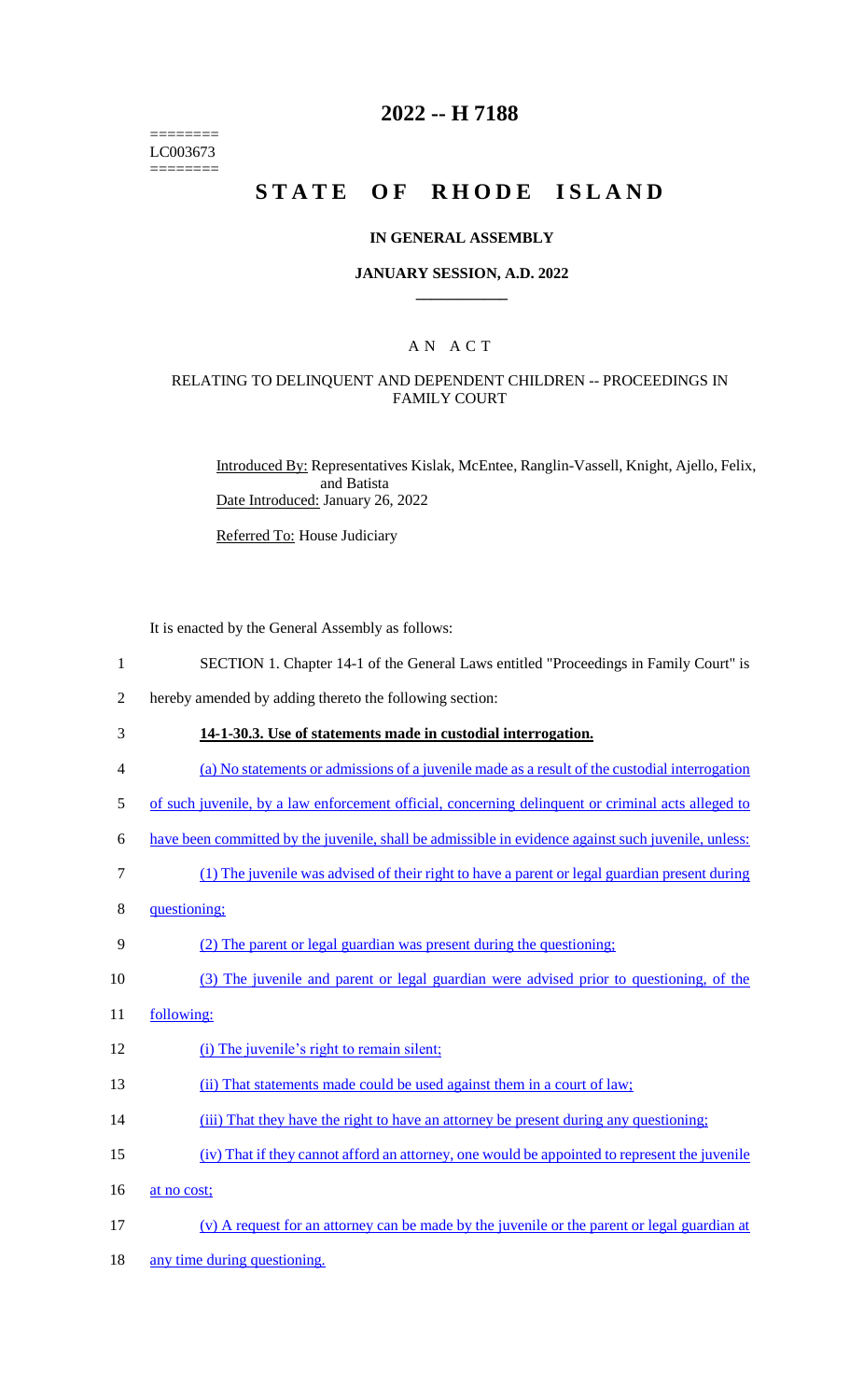1 (b) Notwithstanding the provisions of subsection (a) of this section, statements or 2 admissions of a juvenile made in the absence of their parent or legal guardian may be admissible 3 if: 4 (1) A private attorney or public defender was present at such interrogation; or 5 (2) The court finds that, under the totality of the circumstances, the juvenile made a 6 knowing, intelligent and voluntary waiver of their constitutional rights; and the juvenile 7 misrepresented their age as being eighteen (18) years of age or older and the law enforcement 8 official acted in good faith reliance on such representation in conducting the interrogation; or 9 (3) The juvenile is emancipated from their parent or legal guardian. 10 (c) For purposes of this section, a juvenile shall be deemed emancipated if they are over 11 the age of fifteen (15) years of age and under the age of eighteen (18) years of age, and have the 12 real or apparent assent of their parents, has demonstrated independence in matters of care, custody 13 and earnings. The term emancipated may include, but not be limited to, a showing that the juvenile 14 is married, in the military, or is otherwise self-supporting. 15 (d) Notwithstanding the provisions of subsection (a) of this section, the juvenile or their 16 parent or legal guardian, may expressly waive the requirement that the parent or legal guardian be 17 present during the interrogation of the juvenile. This express waiver shall be in writing and shall be 18 obtained only after the juvenile and their parent(s) or legal guardian have been advised of their 19 constitutional rights, and the right to have their parent or legal guardian present for any custodial 20 questioning. If the presence of the parent or legal guardian is expressly waived, their absence shall 21 not make any statements or admissions by the juvenile inadmissible in any proceedings against 22 them. 23 (e) The department of children, youth and families may not act as legal guardian or physical 24 guardian for purposes of waiving the requirements of this section on behalf of any juvenile, except 25 in instances where the family court has granted the department's petition to terminate the parental 26 rights of the child in accordance with § 15-7-7, and the court has appointed the department as the 27 sole guardian of the youth. 28 (f) In the event that any provision of this section is in conflict with any provision of chapter 29 21.5 of title 16, the provisions of this section shall apply. 30 SECTION 2. This act shall take effect upon passage.

======== LC003673 ========